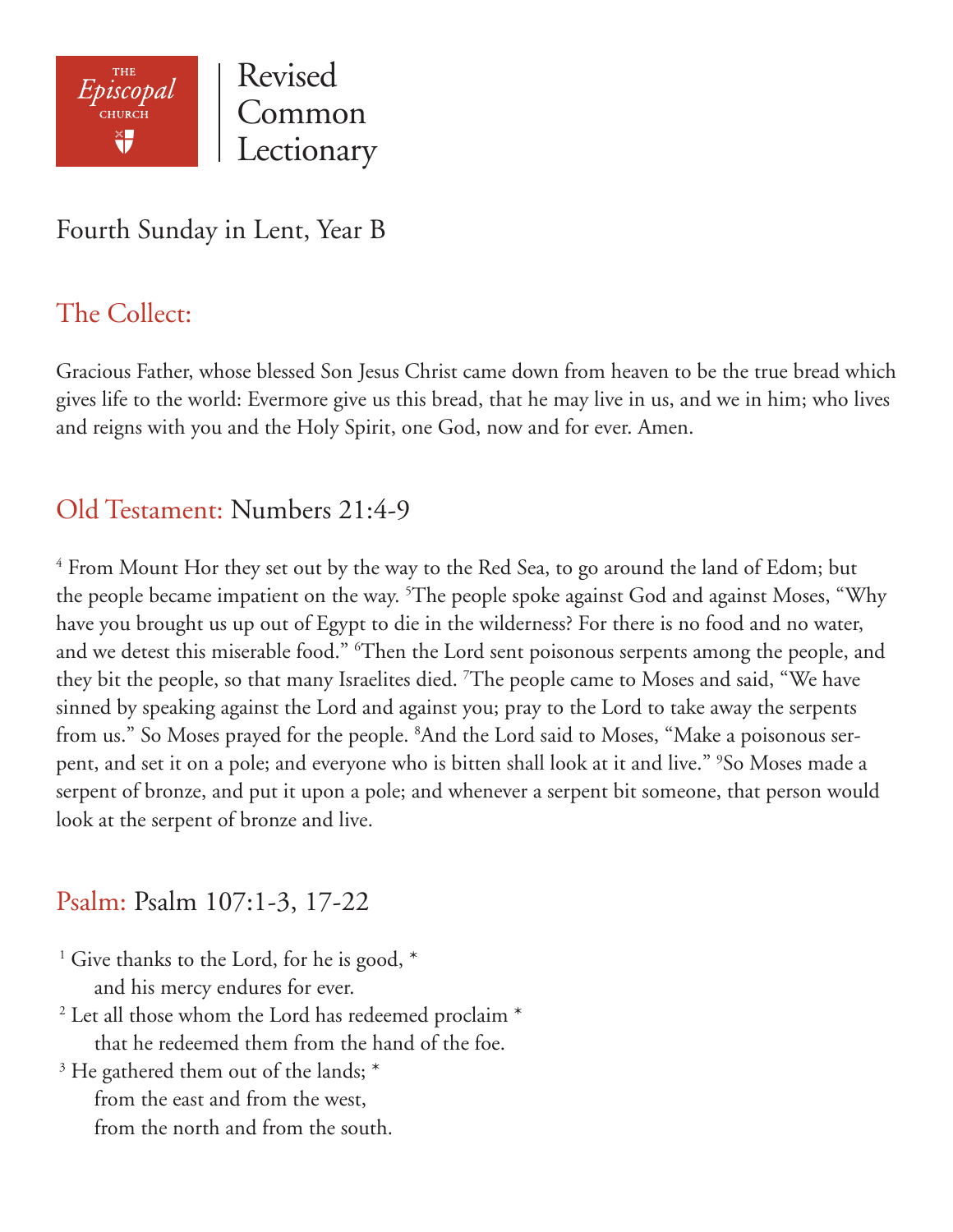- <sup>17</sup> Some were fools and took to rebellious ways; \* they were afflicted because of their sins.
- $18$  They abhorred all manner of food  $*$ and drew near to death's door.
- <sup>19</sup> Then they cried to the Lord in their trouble,  $*$ and he delivered them from their distress.
- $20$  He sent forth his word and healed them  $*$ and saved them from the grave.
- $21$  Let them give thanks to the Lord for his mercy  $*$ and the wonders he does for his children.
- <sup>22</sup> Let them offer a sacrifice of thanksgiving  $*$ and tell of his acts with shouts of joy.

# Epistle: Ephesians 2:1-10

<sup>1</sup> You were dead through the trespasses and sins <sup>2</sup>in which you once lived, following the course of this world, following the ruler of the power of the air, the spirit that is now at work among those who are disobedient. 3 All of us once lived among them in the passions of our flesh, following the desires of flesh and senses, and we were by nature children of wrath, like everyone else.

 $^4$  But God, who is rich in mercy, out of the great love with which he loved us  $^5$ even when we were dead through our trespasses, made us alive together with Christ—by grace you have been saved—  $^6$ and raised us up with him and seated us with him in the heavenly places in Christ Jesus,  $^7$ so that in the ages to come he might show the immeasurable riches of his grace in kindness toward us in Christ Jesus. 8 For by grace you have been saved through faith, and this is not your own doing; it is the gift of God— <sup>9</sup>not the result of works, so that no one may boast. <sup>10</sup>For we are what he has made us, created in Christ Jesus for good works, which God prepared beforehand to be our way of life.

## Gospel: John 3:14-21

<sup>14</sup> And just as Moses lifted up the serpent in the wilderness, so must the Son of Man be lifted up, <sup>15</sup>that whoever believes in him may have eternal life. <sup>16"</sup>For God so loved the world that he gave his only Son, so that everyone who believes in him may not perish but may have eternal life. 17"Indeed, God did not send the Son into the world to condemn the world, but in order that the world might be saved through him. <sup>18</sup>Those who believe in him are not condemned; but those who do not believe are condemned already, because they have not believed in the name of the only Son of God.